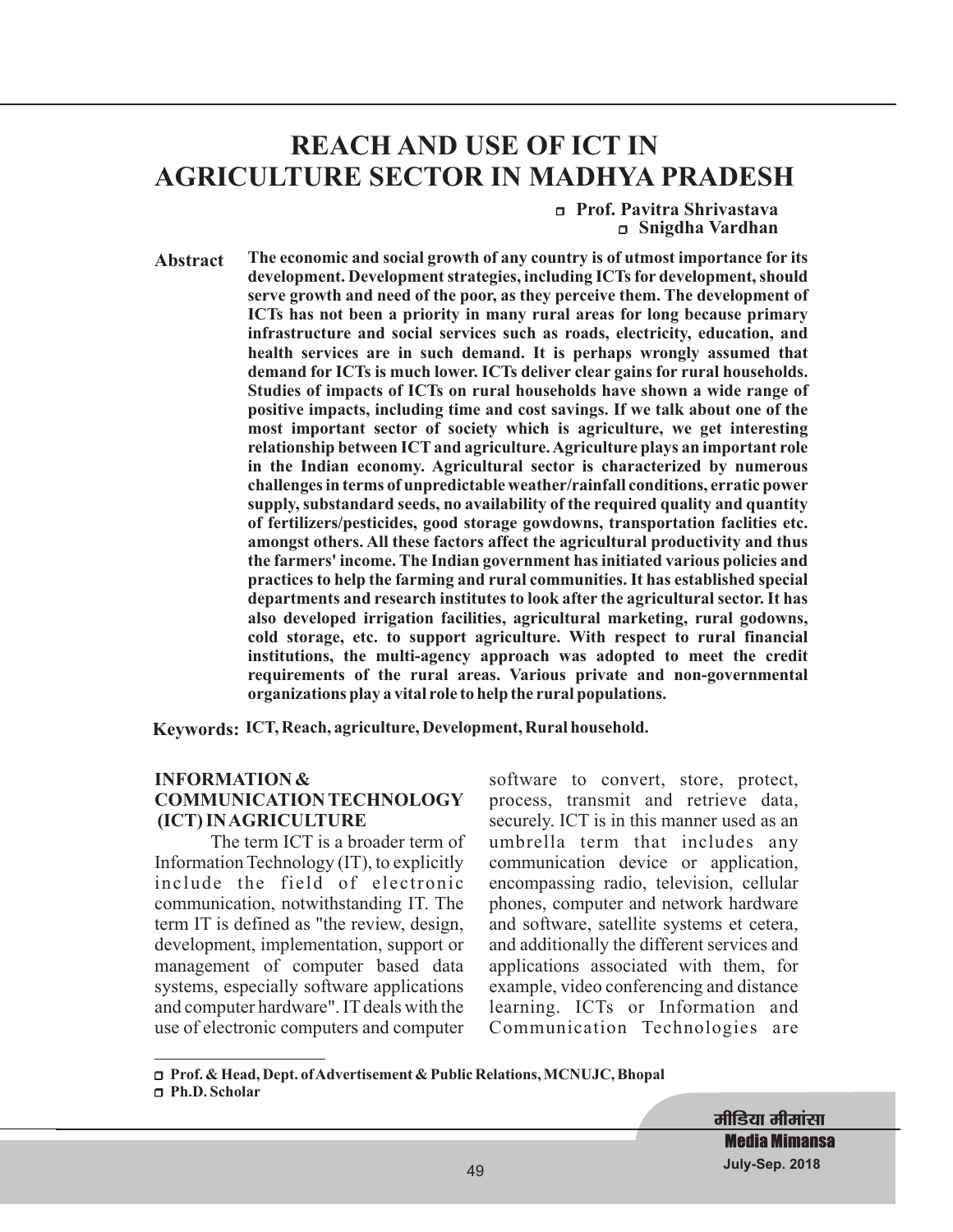emerging as a vital instrument for the development of societies and as main impetuses in the economies worldwide. ICTs are not any more confined to help top of the line research and development; the new technologies have made critical improvements in the life-styles and the efficiency-levels of all sectors of economy. The positive effect of ICTs is most visible in service-sector, where the efficiency levels have gone very high. ICTs had made tremendous effect in all aspects of financial life of the people because of its multipurpose advantages and services and also arrangements, for example, e-commerce, e-governance, eeducation, e-medication, e-medical discussion etc. It has reduced the distance of the world, enabling snappy access to data, and made a single social gathering comprehensively. ICT includes both networks and applications. It includes fixed, wireless and satellite communications, broadcasting networks. Well known applications are Internet, information base management systems and multimedia tools. ICT additionally covers telephone, fax, TV, Mobile, Internet, Websites, ISDN, email, LAN, WAN, Video Conference, Satellite Communication, Scanners, DVDs, CDs, OPAC, WEBOPAC, Printers and Computers. The use of data and communication technologies has become increasingly vital in special libraries. Special libraries are changing over to ICT based resources and services at an accelerated pace. E-diaries, CD-ROM databases, online databases, eBooks, web based resources and a variety of other electronic resources are quick replacing the customary resources of special libraries.

ICT in simple terms can be defined as the basket of technologies, which help or support in storage, processing of Data/Information, or in dissemination/communication of information/data, or both. ICT in this way comprises technologies, for example, desktop and smart phones, peripherals and connections to the Internet that are intended to satisfy data processing and communication functions. ICTs connote the use and utilization of computers, telecommunications and microelectronics in the procurement, storage, retrieval, transfer and dissemination of data.

#### **OBJECTIVES**

The main objective of this research is to get an understanding of reach of information and communication technology in the agriculture segment in Madhya Pradesh. The main objectives of this research work are mentioned below.

- To know about the reach and use of information communication technology in Madhya Pradesh.
- To find out the use of information · communication technology in various agriculture sectors.
- To understand what are the problems · and opportunities associated with the ICT in Madhya Pradesh.

#### **SIGNIFICANCE OFTHE STUDY**

This study has a wider scope for the government academicians and researchers who can use this study for planning, implementation and for the further researches. This study presently focusing on Reach and Use of ICT in Agriculture sector in Madhya Pradesh. Aim of the study is to know about the reach and use of information communication technology in Madhya Pradesh in agriculture sector and to find out the use of information communication technology in various agriculture sectors.

This study will be helpful for the students of mass communication, media

**मीडिया मीमांसा Media Mimansa July-Sep. 2018** 51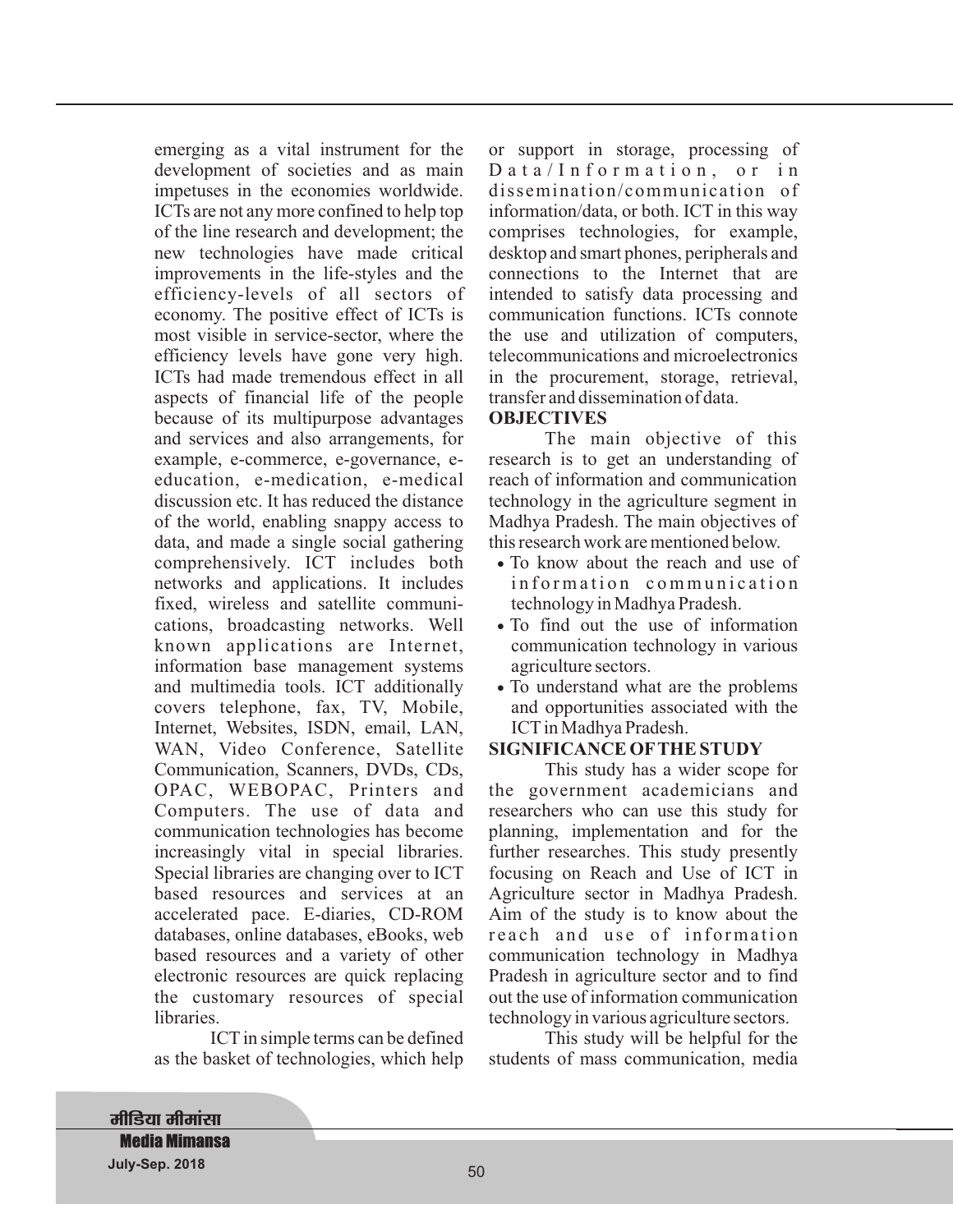IT students and researchers to understand the subject and its details.

# **REVIEW OF LITERATURE**

The researcher has reviewed so many research papers, books and articles to reach up to the actual scenarios of the ICT and its application in the field of agriculture. Researcher also explored several authentic online platforms, websites, portal to collect various relevant data helpful for the research. Apart from all these sources researcher also covered some magazines, write ups and important quotes which are relatable to the research topic.

The report 'ICTs' e – choupal : A platform Strategy for Rural Transformation' (October 2005) prepared by S. Sivakumar, CEO of International Business Division, ICT Limited and Ravi Anupindi from University of Michigan, USA, Discussed the  $e$  – choupal platform and how it facilitated farmers to sell produced agriculture items through online transactions and the benefits they were getting from ICT services.

"Information and Communication Technologies (ICT) and sustainable Development" by Amrita Singh, this research suggests to make ICT work for poverty reduction and development, it need both affordable, market driven infrastructure and multi stakeholder efforts at all levels to help poor, disadvantaged and marginalized people use the whole range of ICT according to their priorities and demands. This suggests that, in a country like India, where a vast section of the population is below the poverty line, ICT offers a chance to empower these people and transform them into productive human capital.

Information and Communication Technology in Development: A Comparative Study of Madhya Pradesh and West Bengal by- Mr. Subrata Kumar Dutta.

# **ICT Initiatives & Projects in M.P. for Agricultural Development**

**Gyandoot: Technology for the Masses**

The term "Gyandoot" is a Hindi word that means 'messenger of knowledge'. The project Gyandoot is additionally based on the same concept whereby it tries to spread the knowledge and data to the remotest of the villages in the locale with the help of modern information and communication technology. Understanding the inherent benefits that data technology to raise their level of general awareness and to enhance their capabilities.

The project was implemented in January 2000. The project used the same technology as used in Internet to interlink villages and the government. The main difference was that Gyandoot was linked through LAN and could operate just inside the village. The effort of the government to spread the use of this technology to the remote areas was well appreciated at international level and earned the project the prestigious honor "Stockholm Challenge Award 2000" in June, 2000. Gyandoot was declared winner "In broad daylight Service and Democracy" category out of 109 IT projects from everywhere throughout the world the project has likewise been awarded "CSI-TCS National ITAward" for best IT usage, instituted by the Computer Society of India, for the year 2000.

# **EKVI Project**

**'EKVI'** project is an e-Agriculture Marketing project taken up the by the Government of Madhya Pradesh, India as part of its e-Governance initiative for facilitating the farmers of the state to take informed decisions to sell their produce.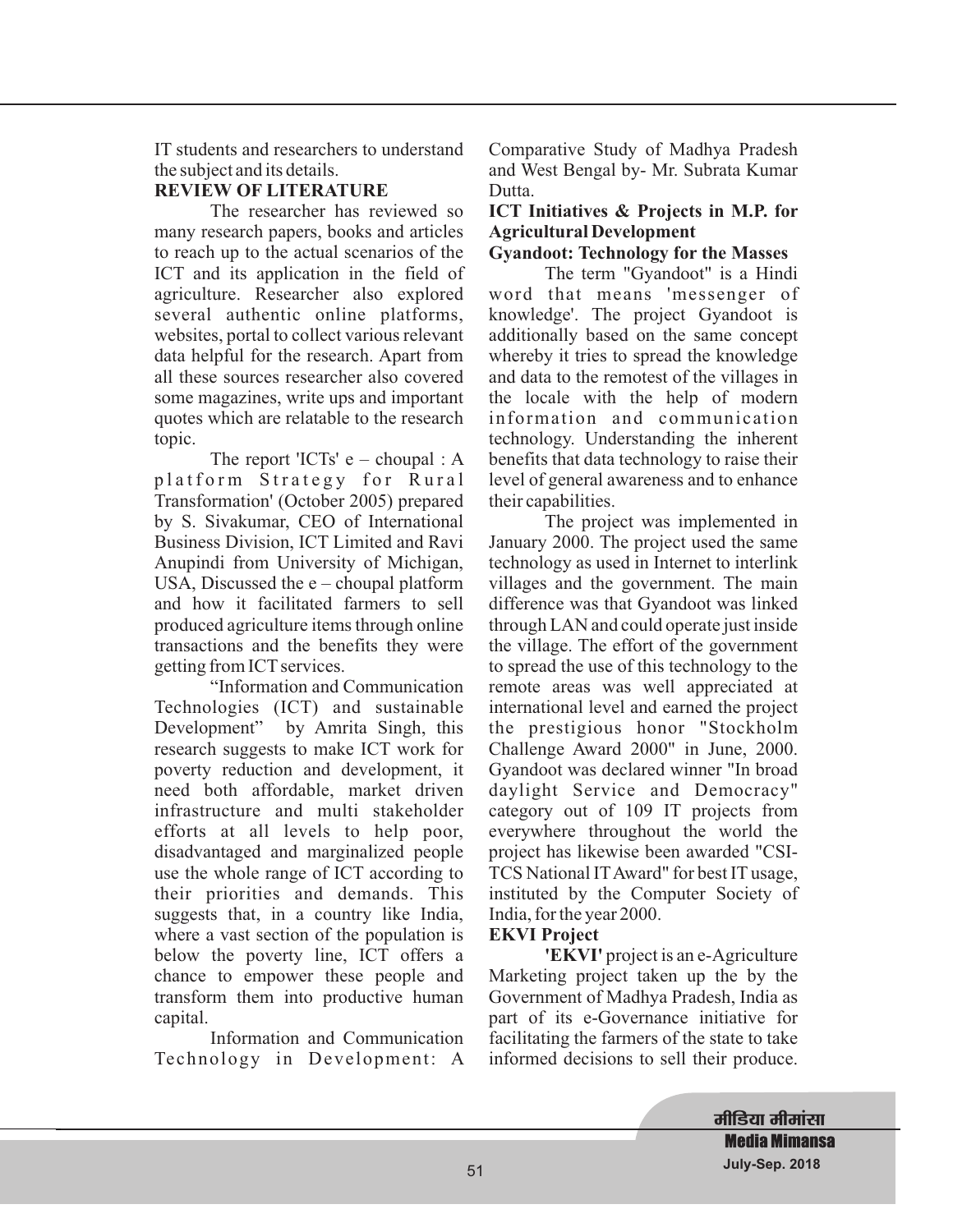The project has been conceived and executed by Madhya Pradesh Agricultural Marketing Board and Madhya Pradesh Agency for Promotion of Information Technology (MAP\_IT) on Build-Own-Operate (BOO) basis with a Consortium of vendors.

The project can be easily replicated in all states/countries including the educationally and economically backward ones. It can be concluded that for the success of a project, the implementation has to be carefully monitored and guided by professionally qualified, committed independent consultants who act as facilitators amongst the private agencies involved and the Government agency that is replicating the project.

#### **E-Anugya for M.P. State Agriculture Marketing Board**

Through an online system achieve T3.

- T- save time in issuing and verification of document. ·
- T- bring in transparency in operations.
- T- should be tamper resistant.

# **e – Cooperatives**

# *Objectives:*

The objective of the project is to automate the functions of the Department of Cooperation and provide the G2C **Services** 

# **e-Crop Cutting Experiments Information System for National Crop Insurance Scheme (G2G)**

*Objectives:*

- To provide insurance coverage · and financial support to the farmers in the event of failure of any of the notified crop as a result of natural calamities, pests and disease etc.
- To provide Patwari-Halka and Tehsil-wise Average yield per ·

hectare based on the Results of Crop Cutting Experiments.

- Unicode compliant.
- Various State and District Level Queries and Reports for effective Monitoring.
- District Level & State Level Module are available. ·

# **e-Farm Machinery**

#### *Objectives:*

- To automate workflow of Testing Activities of Farm Machinery Implements ·
- To Reduce hassles in Manual processing of Farm Machinery Implements For Providing Fast transmission ·
- For Bringing Transparency and Accountability through ICT ·

#### **RESEARCH METHODOLOGY AND TOOLS OF THE RESEARCH**

This study comprises of both quantitative and qualitative data. The research includes primary as well as secondary methods as mentioned below:

#### **Primary Methods**

In this research, Survey method was used for collecting the primary data. For surveying the research area, researcher has used **sampling technique.**

technique was applied for the study, in the selection of ultimate type of respondents. The sampling has also been done on cluster and strata level not only to differentiate but to analyse the respondents quantitatively and qualitatively. **The stratified random sampling**

Researcher organized a survey in the research area's universe i.e. agriculture and used Cluster sampling at primary level for farmer group.

The researcher has used **survey** method to collect primary data.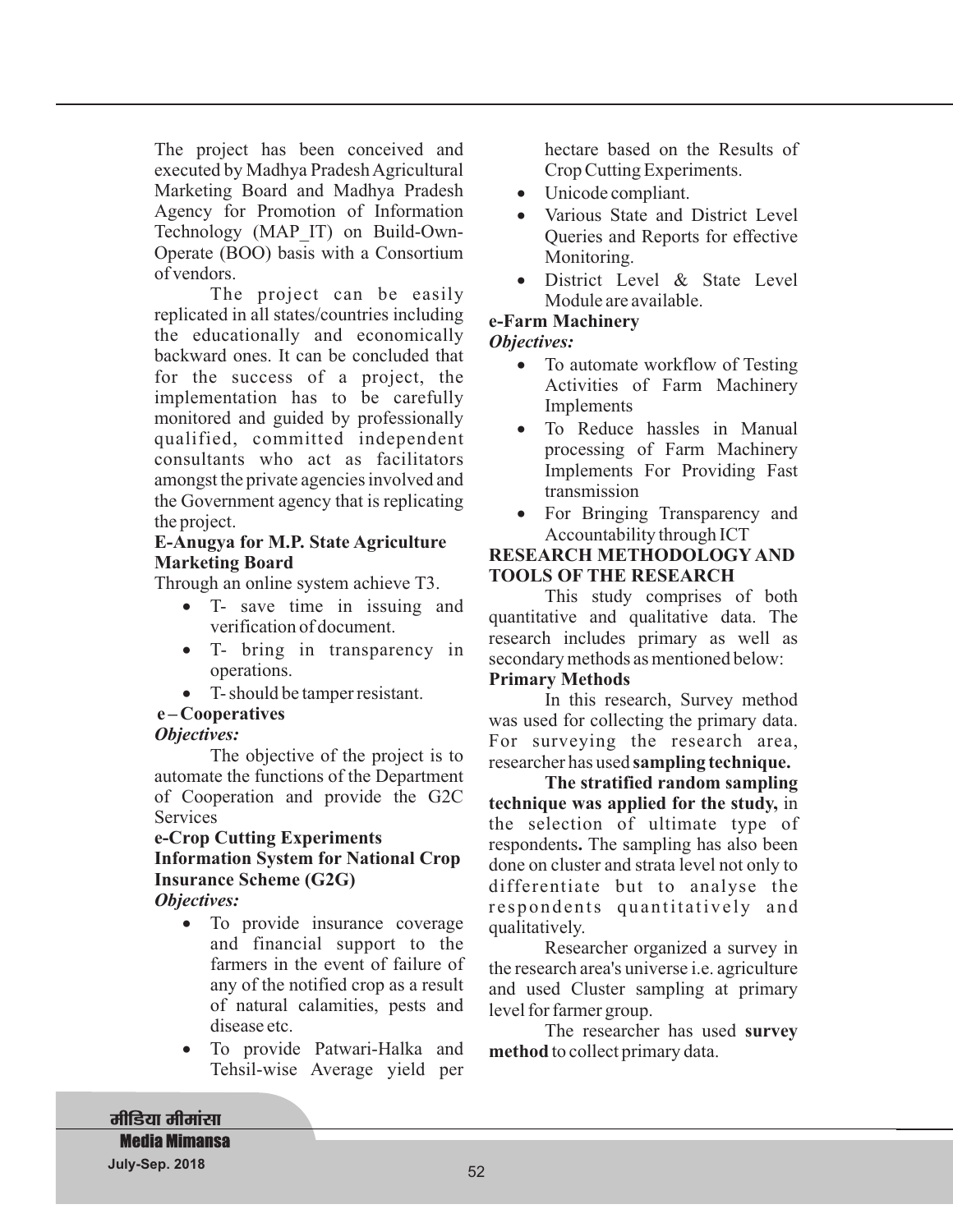#### **Tools of Data collection**

The researcher prepared a questionnaire after doing a lot of literature review. The points emerged from the review of literature were noted down and then questions were prepared keeping objectives of the study in view.

#### **Tools of Data Analysis**

In order to achieve the objectives of the study and to find out the reach and use of ICT in agriculture sector in M.P., the statistical package for social sciences (SPSS) was used to do the required statistical analysis

#### **Research Design**

**Descriptive** researcher has used **Research Design.** In descriptive research design, researcher has used cross**sectional research design** for the study. To fulfil the aim of the study, This design helped the researcher to describe the level of information in target universe.

#### **Secondary Method**

The source of secondary data are the ICT and communication related books, national and international journals, state government policies, documents, survey reports, MP government portals and websites, newspaper reports and articles.

#### **DATA ANALYSIS AND INTERPRETATION**

**1 Influence of education and knowledge of ICT on farming**



Researcher wanted to understand about the influence of ICT on agriculture sector with this analysis.About 14% of the farmers accepted that ICT has influence over farming with its ICT activities. For 23% of the farmers, ICT has average influence over agriculture and does not have much impact over the aspect of successful change maker. 43.33% of the respondents said ICT has less effect on agriculture and it has no remarkable effect which could be considered as a successful tool of development in this sector. The role of ICT can be considered as negligible on the basis of influence and action.

# **2 Usage of ICT services like E-Payment by farmers**



Researcher also tried to analyze that how much the respondents are accustomed with the popular ICT application based scheme of e-payment. It was asked to the farmers that do they use e-payment service to get their yield returns, 35.67% of the farmers responded positively. 41.67% of the respondents replied negative they have not used epayment facility to get returns of their crop yields.

> मीडिया मीमां**सा Media Mimansa July-Sep. 2018**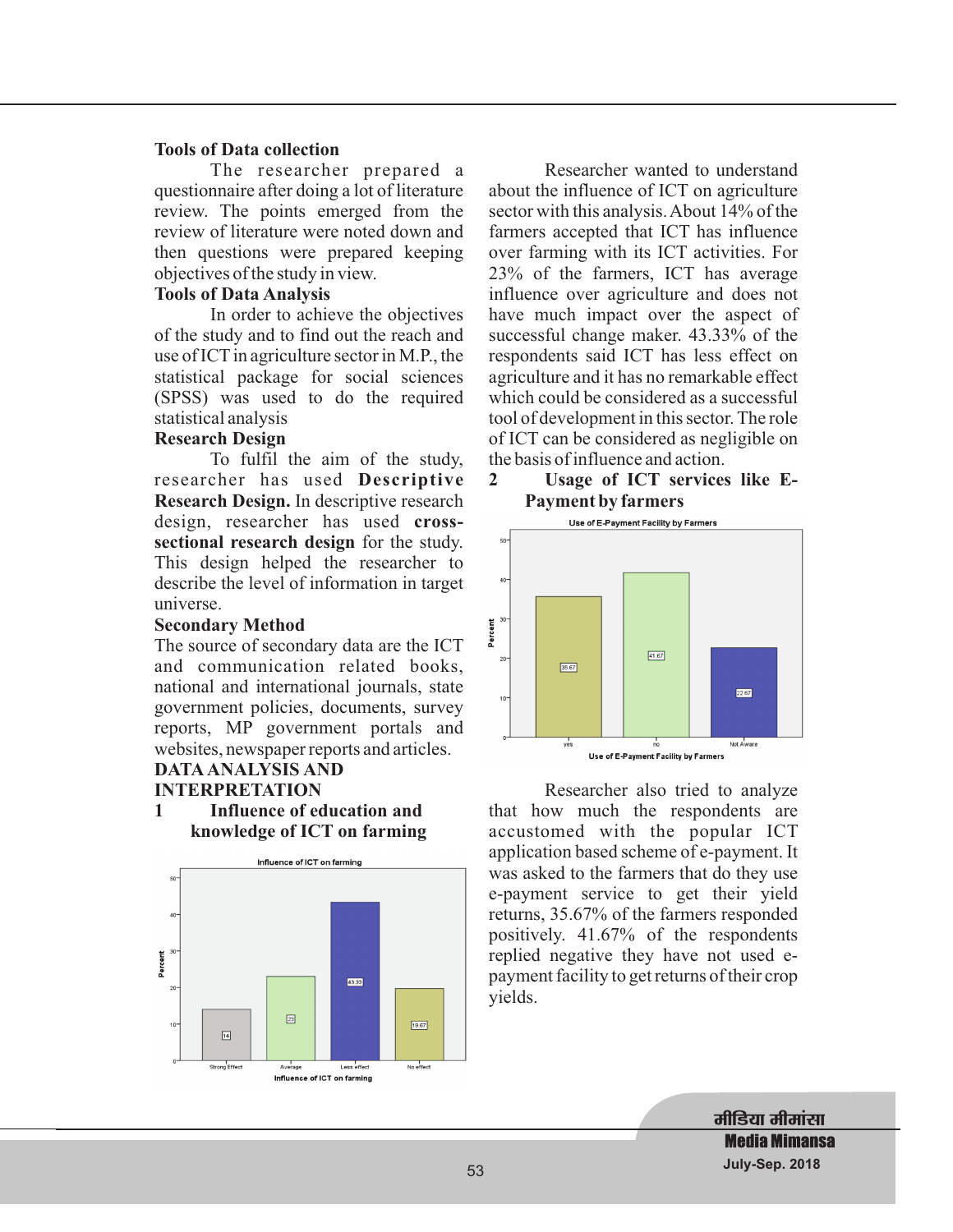#### **3 Benefits received using the Agriculture scheme like e-Anugya**



In above table and chart the researcher analysed the respondents' response on what kind of benefits they received from some popular schemes. As the government started the scheme with some certain aims like time saving, transparency and tamper, researcher enlisted all as the variables of the study. Around 28.33 % of the respondents told that while using the ICT scheme like e-Anugya they got benefit in terms of time. 25% said they got transparent service due this application and 18 % respondents said that they faced less tamper factor due this application.

**4. Different ICT services used by farmers**



On this survey, researcher tried to explore more about usage of different ICT service amongst the farmers. Researcher found a mixed response. Around 19% of the respondents were using the online banking facility of the ICT application by the government. 62 % of the respondents were accustomed with the use of internet for their agriculture needs.





In this Analysis the researcher asked respondents about all the existing ICT based schemes she could collect in this research. Gyantdoot stood with 13.33 % awareness ratio in the complete data. E Anugya 10 %, EKVI 12.33%, E Crop 6.33%, E Cooperative 9%, E Farm Machinery 7%. Researcher also tried to check actually how many respondents are aware of minimum two schemes in all and 8.67% people replied positively.



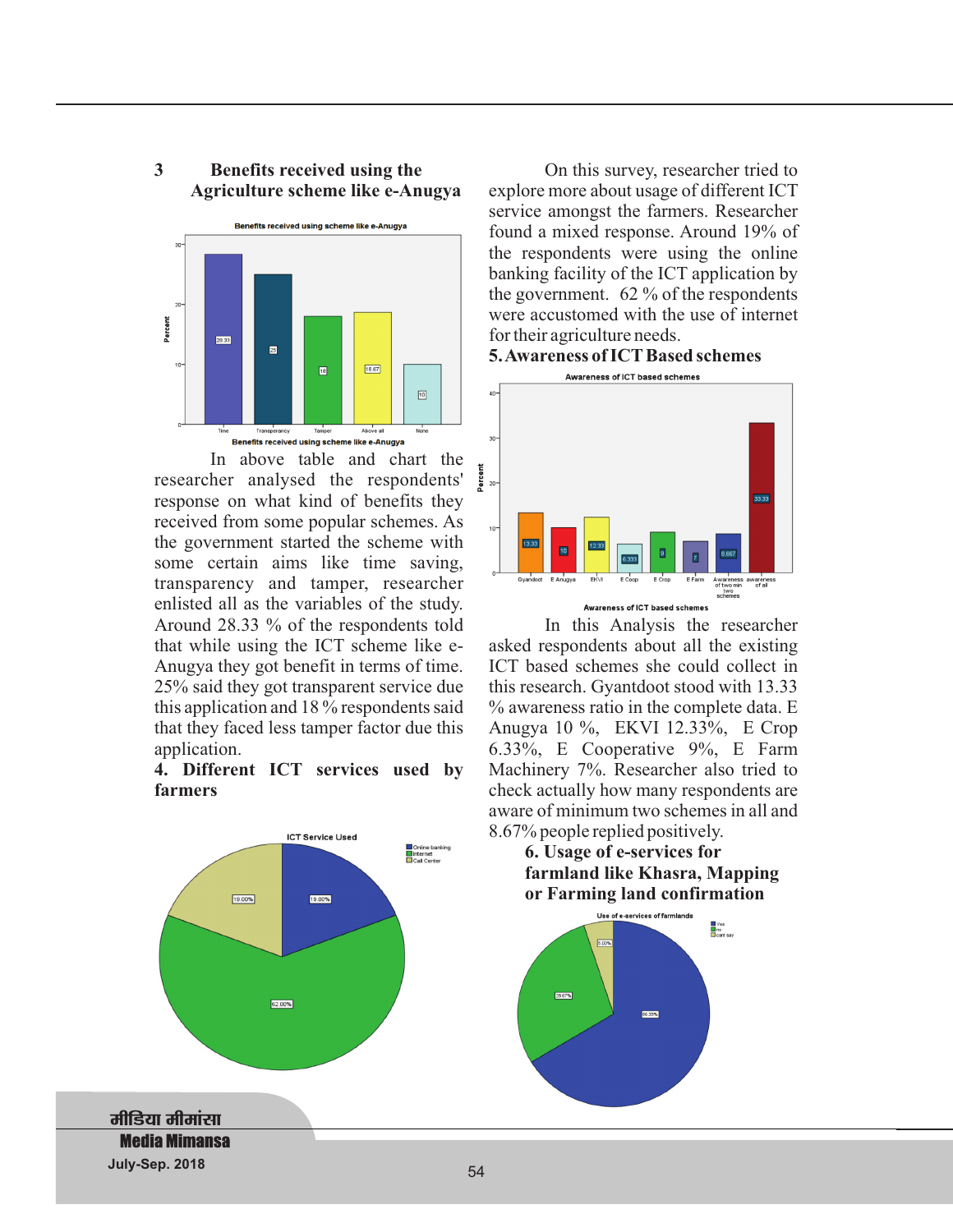As information about land is of highest importance in the profession of a farmer hence, researcher asked farmers about the previous use of e-services related to farmland. About 66.33% of the respondent replied with yes as they used and also accustomed with the purpose of ICT services for land details. But 28.67% of the respondents were not aware about the application of ICT implemented for the calculation of land data and detailing of the farmland.

#### **7. Viewpoints on government should work on some awareness program on ICT**



As per researcher's view, it is important to know if the government is making efforts to make ICT schemes more popular. For this issue a question was structured and she received a remarkable response. About 85% of the respondents replied that the proper promotion of these policies is needed.

#### **FINDINGS AND CONCLUSION**

The researcher started its study with some certain objectives to explore the reach and use of ICT in Madhya Pradesh in agriculture sector. It was an interesting study of collecting information about the reach and use of ICT in this sector. For the execution of this research, researcher designed a methodology for

collecting primary data and applied survey method and sampling technique at the initial stage. After collection of data researcher analyzed the secondary data through content analyses method and also analyzed the survey data using technical tool of research SPSS software.

### **Findings**

The main findings of the study are listed below:

- a. When it was asked to the farmer respondents whether ICT is required or not to get good yield of crop and prosperity in agriculture, researcher got satisfactory answer. 57.3% farmers said 'yes' it is very important. This shows the positivity towards usage of ICT.
- b. When in another question it was asked about whether they are using ICT services like E-payment, then 35.7% respondents said 'yes' which is acceptable to some extent. However, majority 41.1% have not used this service. This shows a fall in the usage of E-payment which demonstrates that government is lacking behind on it for which they should take an initiative on a large level. Only 22.7% farmers replied with 'no'.
- c. To find out further on the usage of Kisan Call center, result was very positive and satisfactory. 57% respondents said 'yes', they have used Kisan call center. 21% have never used this and 22% were unaware of it. It's found that the government is also lacking to some extent. It is suggested to M.P. government that they should work more on the awareness and promotional activities among them which is also given in Suggestions section of the study by researcher.
- d. One another important question asked to them that was to understand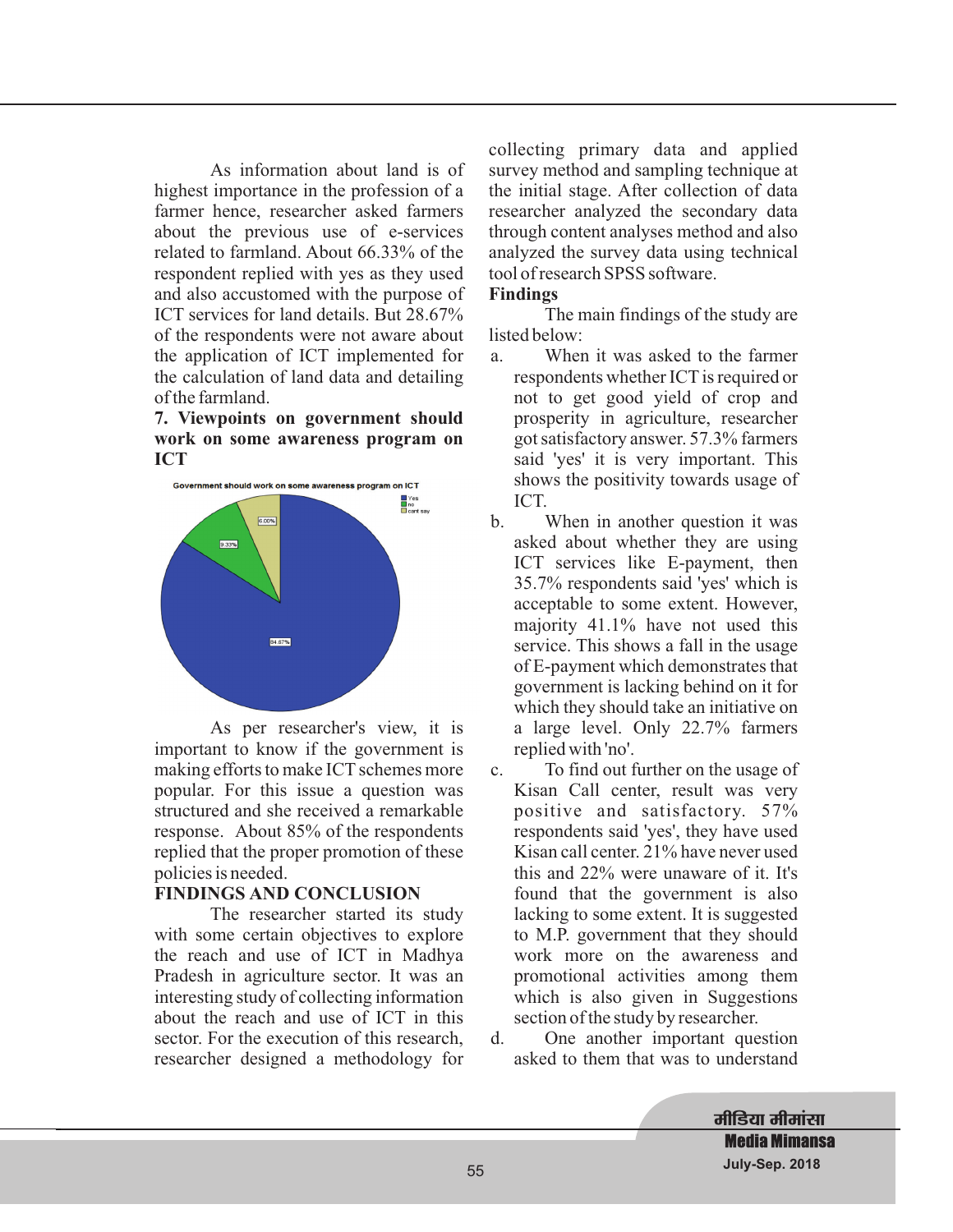about the awareness of different ICT based schemes which determine the reach more than use. Mixed results were found on this which is not found to be actually good enough. There are various government schemes which are running in the state such as – Gyandoot, E-Anugya, EKVI, E-Crop cutting, E-farm machinery, Ecooperative etc. Only 13.3% farmers were aware about Gyandoot, 10% were aware about E-Anugya, 12.3% about EKVI, 6.3% about Ecooperative, 9% about E-crop cutting, 7% for E-farm machinery, 8.7% about minimum 2 schemes and 33.3% were aware about all schemes.

#### **Conclusions**

When the researcher analyzed the results obtained for agriculture sector, it was found that government of Madhya Pradesh is already running various ICT based projects in the state. Several ICT based application and schemes have been launched by the government. The patterns of schemes are totally followed by the tools of information, communication and technology. Government has tried to focus on programmes which can make the processing and system of work more easy and transparent through applying ICT.

Government implemented programmes like Gyandoot, e-KVI, e-Cooperative, e-crop cutting, ecooperative, e-farm machinery, awareness of minimum two schemes etc. It was found during analyses the programmes which are more concerned with the direct needs of the farmers got more positive

response. Like e-cooperative, e-Gyandoot etc. but as the farmers are not very much aware about ICT as a tool of development the government has to take more precise steps to make them more comfortable to understand the services of ICT in agriculture sector.

It was found during study though the schemes actually launched properly but any promotion, awareness and training program of these programs were not found on higher level. The lack of promotion policy from government regarding ICT schemes has been observed on remarkable level. Taking the referral of our research title we can say, the reach and use of ICT in agriculture can be explained in its developing process. Though the implementation programs of the ICT schemes have been taken place but for its reach there is a large avenue which is not covered. Even for the use of these there is no proper program.

#### **Limitations**

This research is limited up to the reach and use of ICT on agriculture area only and there are various other areas which can be covered. The researcher has comprised several technical devices and processing used during ICT communication but didn't delve deeply to explore more about the technical part of ICT.

Considering the geographical aspect of the research, we find that it is limited up to the region of Madhya Pradesh only in its analytical and evaluation terms.

**मीडिया मीमांसा Media Mimansa July-Sep. 2018** 57